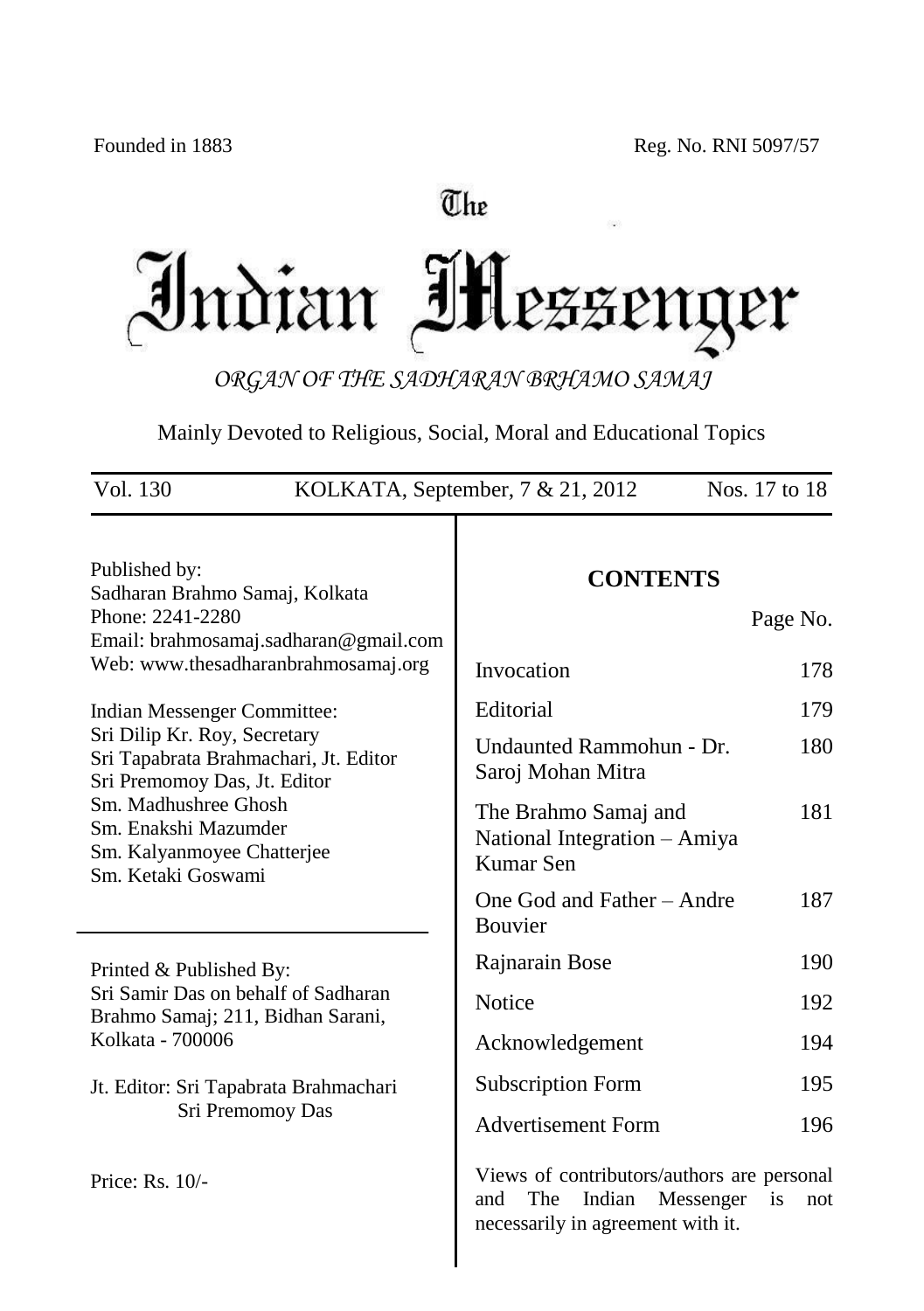# **INVOCATION**

If thou wouldst estimate thyself put away wealth, land, honours, scrutinize thyself within

*- Seneca*

\* \* \* \* \*

Two men please God – who serves Him with all his heart because he knows Him : who seeks Him with all his heart because he Knows Him not.

*- Panin*

\* \* \* \* \*

.

Live in the world like an ant. The world is a mixture of truth and untruth - sugar and sand Become an ant and pick out the sugar, the truth.

*- Ramkrishna*

\* \* \* \* \*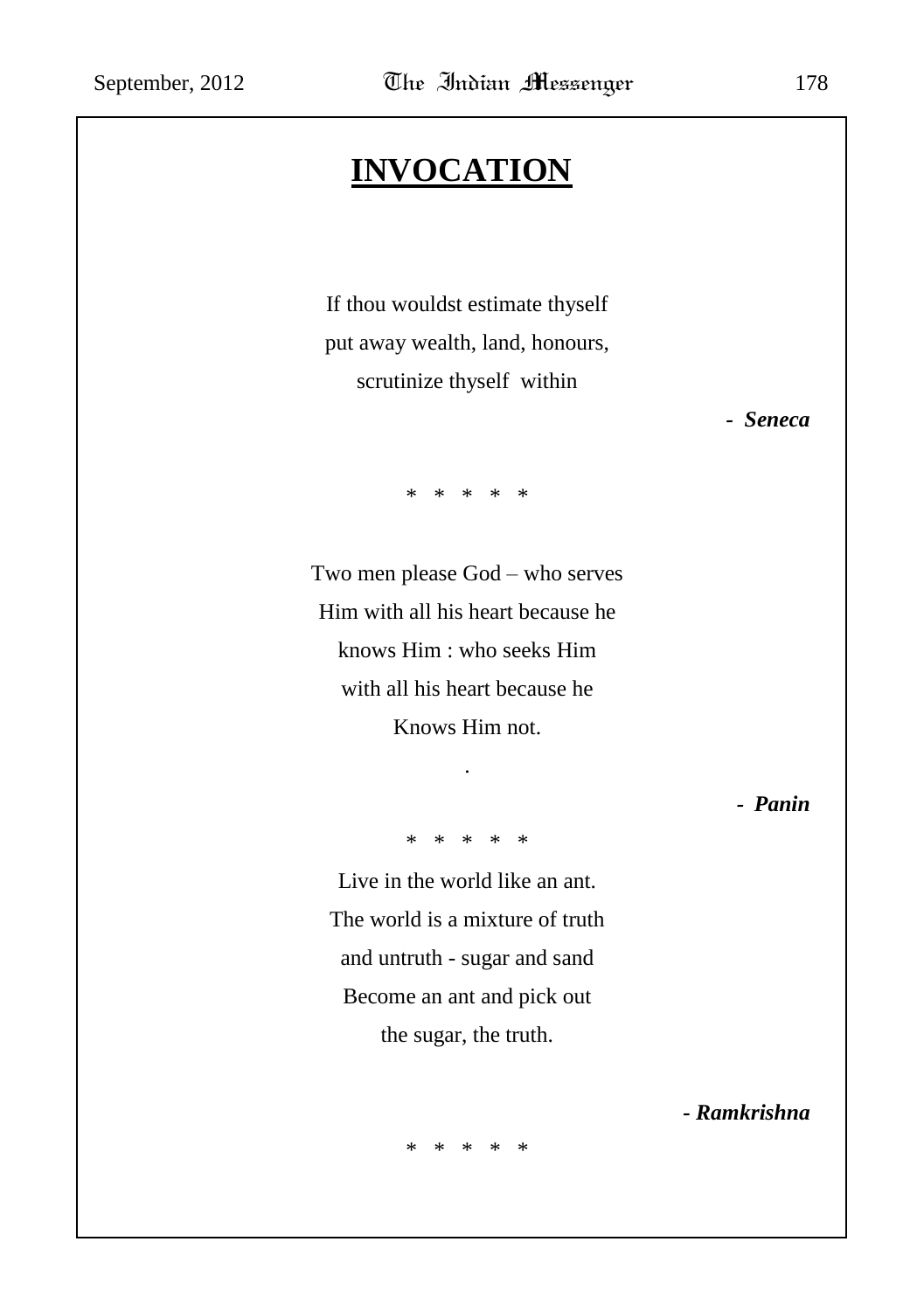## **Editorial**

We have just observed the 184th Bhadrotsava in the same manner as we do every year according to a programme drawn up for that purpose. We joined in the divine service listened to the discourses enjoyed the hymns sung and met fellow believers Those entrusted with the responsibility of organizing the observance were happy that the programme went off without any hitch. But let us ask ourselves did we feel a flow of spirit, an upliftment of our souls from the functions we participated in. If we did then all is well but if we did not then it must be concluded that we have lost sight of the great significance of 6th Bhadra and the Utsava was a mere observance of a convention, a mere ritual.

Due to worldly absorptions and spiritual apathy the significance of this great day is lost on us. This was the day in the year 1828 on which Rammohun"s glorious vision of the union of mankind found expression in the formation of the Brahmo Samaj where any person of any nationality, cast, creed, colour or belief could join in prayer to the Universal Father and become a part of the universal brotherhood. Rammohun called to all - "Think of the One, who pervades the earth, the ocean and the sky, think of the Supreme Being who knows all but remains inscrutable because He is infinite". His aim was also to liberate the people from the oppression of the priest class of all religions.

Rammohun strived to bring man nearer to his Maker and his life and teachings discouraged all efforts to attribute divinity to him as the founder of a new religion. His following might have swelled had he allowed this.

But mere recounting of history and the achievements of Rammohun and the other leaders of the Brahmo Samaj who followed him is not enough. The Samaj has a glorious past but we must find out how much of the thoughts have we been able to follow. How much or how little of Rammohun's glorious vision and ideas have we understood and acted upon. That will determine the success or failure of the Utsav that we have observed.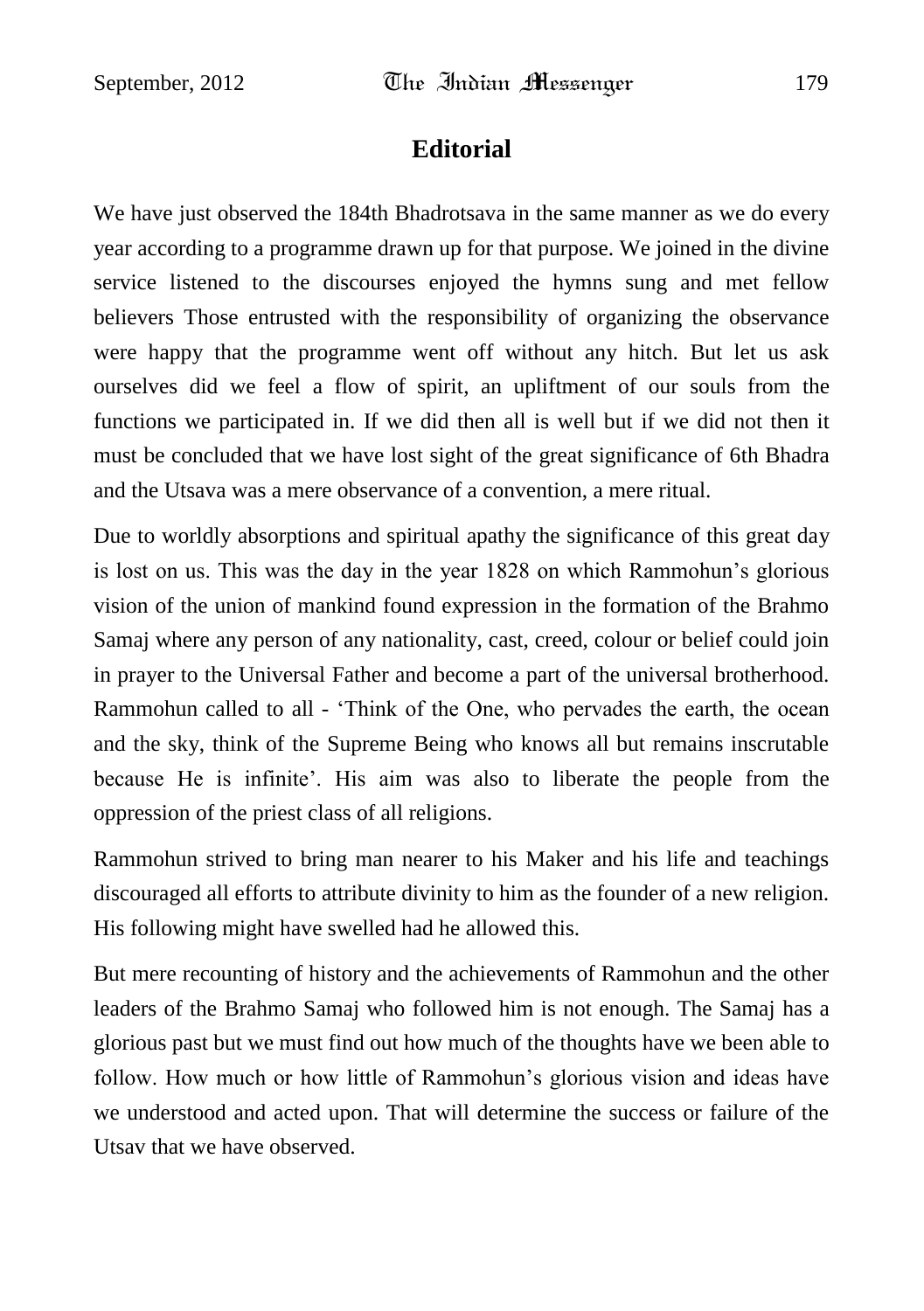#### **Undaunted Rammohun**

#### Dr. Saroj Mohan Mitra

But here we find that Rammohun had complete knowledge of India"s system, her revenue system and the judicial system. He was aware of want miner details and the interacts ways that they worked.

In Bengal and Bihar the Zamindari system was in force while the Madras Presidency functioned under the Raytwari system. The Zamindari system introduced during the Moghul rule continued under British Rule. In the Zamindari system the revenue was collected through intermediate agents while in the Rayath system it was the government responsibility to deposit revenue due.

The zemenders were the agents through whom revenue was collected. In this arrangement was a land for the farmers because of which many of their rights were lost. He wrote that in the older days those the titler had complete right on the land he tilled . But in latter days the new laws of the rules he loet his rights. In olden India land was the right of the owner on his land was absolute. Considered as private property but under the Muslim Rules this right was curtailed and when the British came they followed the same principle.

Here Rammohun ruled against his own class, the Zamindars. The farmers were humiliated and oppressed by the Zamindars and the revenue collectors. He wrote that under both the Rayathyari system and the Zamindari system the farmers were in misery, and lived their life on the mercy of the land owner. The Zamindars carried out their oppression with full support from the Government and after the farmers part of the produce was sold out to meet the demands of the land owner. Under the permanent settlement system the Zamindar and the government had benefited the needs of the farmer and his family was not even taken into consideration. Rammohun was deeply concerned and saddened at the plight of the farmers and constantly railed the Zamindars for their neglect of their duty towards the farmers and urged them to give revenue relief to the farmer and declared that the farmers were the real owners of the land. He insisted that the revenue system should be revamped and advised that the magistrate or Judge should inspect the district under him at least once a year to ensure that the laws enacted for the farmers protection were fully implemented.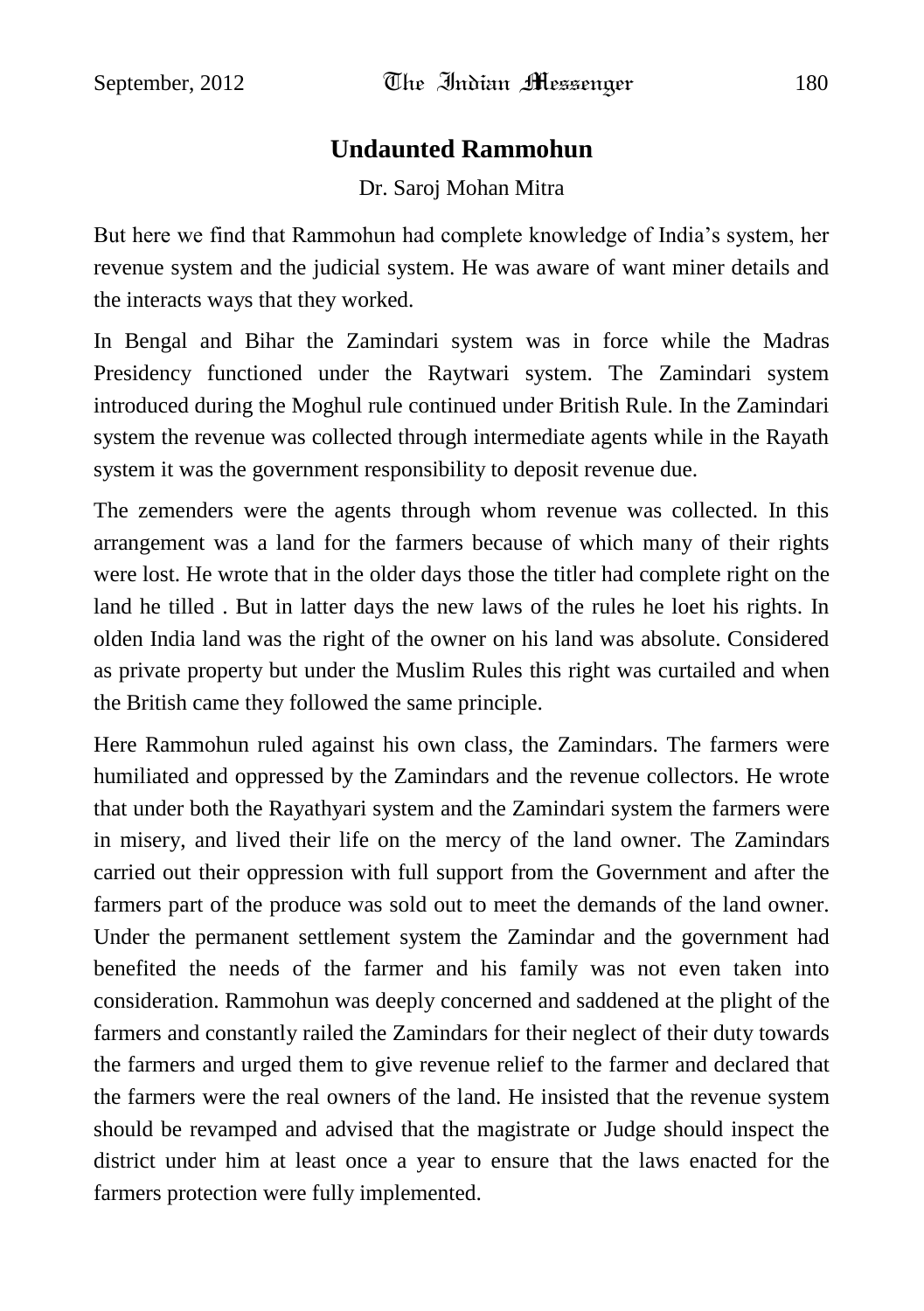## **The Brahmo Samaj and National Integration**

Amiya Kr Sen

Fellow workers,

Permit me to offer you my heartfelt thanks for requesting me to participate in the discussion on a problem which is of supreme importance at the present stage of the development of the country.

We have become independant, but the independence is not enough. It is only a means to an end. We have to create a society based on justice and equity.

This is not possible unless the people of the country feel that they form one single undivided nation.

National integration is absolutely necessary for achieving our goal of social and economic progress.

This problem of national integration receives added importance when signs are not wanting of fissiparous tendencies among our people, very often leading to deplorable consequences. History is full of examples of nations which came to a disastrous end because the different elements constituting them could not be integrated into one composite whole, and the story of enmities and rivalries among different sections of the one slave race in the Balkans should warn us against what might well happen to India if we are not alert now.

Fortunately India, from the remotest period of its history, had always a basic unity and a peculiar and distinctive identity of its own. There has always been a sort of synthesis of the cultures of the different types of people inhabiting the country. During early periods of its history, invaders like Sakas, Huns, Bactrian Greek came but very soon their cultures were absorbed in the composite culture gradually developing in the country. Manners, customs, religions and icons belonging to different races and tribes including the original inhabitants of the country – all formed parts of a synthetic whole and the tribes themselves formed indistinguishable sections of the great Indian community. Although Muslims brought with them a distinct culture which was very difficult to assimilate, yet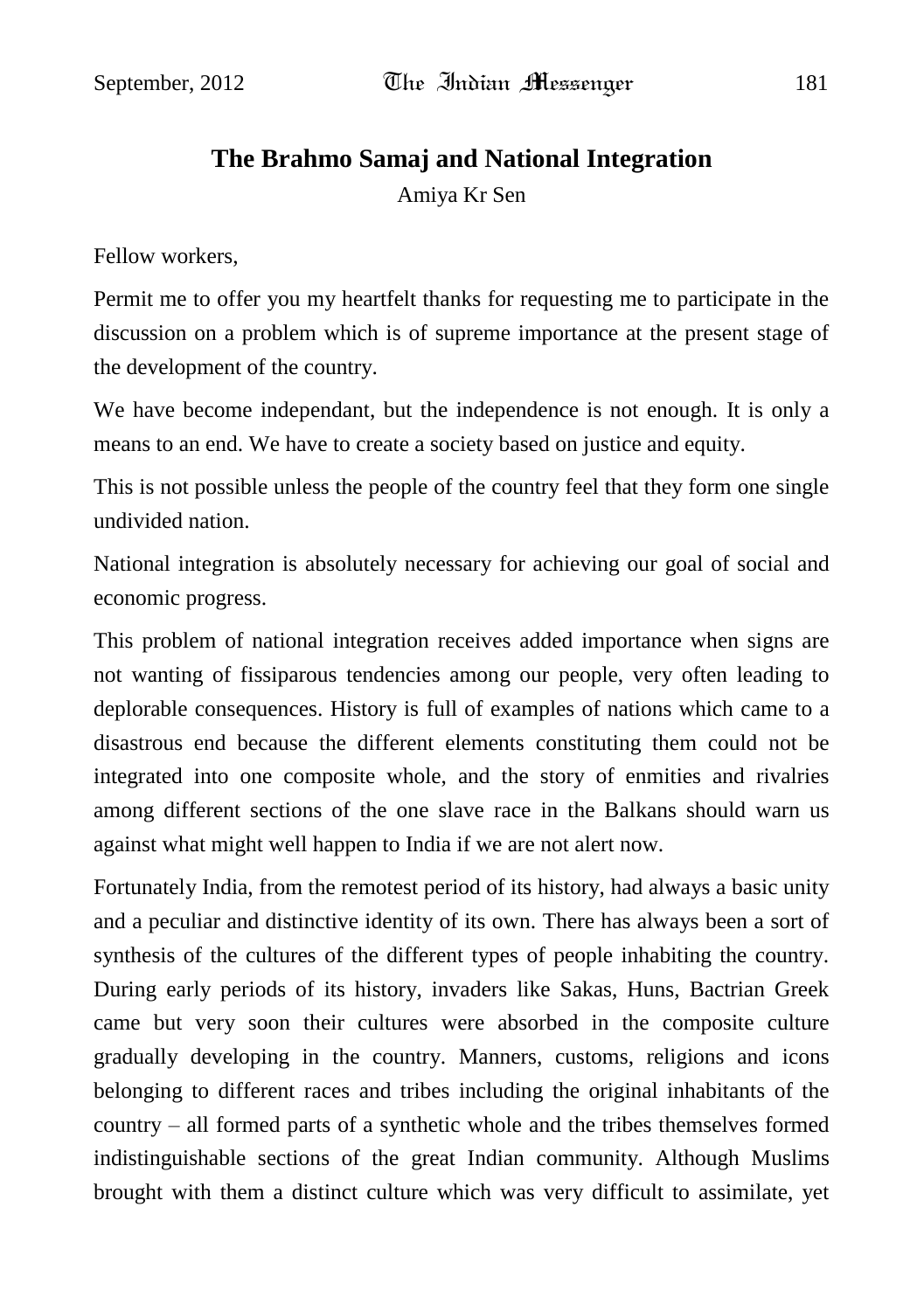constant residence in the same country brought about fruitful exchange of ideas in art, in mysticism, and even in social manners and customs. The great reformers of the Islamic period of Indian history were influenced by this assimilation which went on unperceived in the society. When the country came under the domination of a western nation, its democratic outlook, its ideas of social equality and justice were not without their influence on the new thought-world which was being gradually formed during the Indian renaissance.

During this period separatist tendencies were, however, being gradually developed under the impact of power politics especially among the newly created middle classes. Leagues and Associations were formed which accentuated differences by laying special, and, very often, undue stress on the rights and privileges of the particular sections of communities. Such tendencies were encouraged by foreign rulers for obvious reasons and led to riots etc. and finally to the division of India to Bharat and Pakistan. Unfortunately for us, even after independence, these fissiparous tendencies are not absent among us. They are manifested in various fields of thought and action. Regionalism, casteism and linguism, have led to results which cannot but attract the notice of thoughtful men.

In olden times India was politically divided into many kingdoms, principalities and regions. Difficulties of communication, racial and other differences – all contributed to the development of distinct types of socio religious traditions in different regions. People grew up in this social environment, imbibed the traditions and ideas floating around them and something like a regional thoughtworld was created. In the earlier ages of our history, in spite of occasional contacts with different regions through pilgrimage etc, there was inadequate exchange of ideas among people belonging to these regions. This continued even up to the Muslim period of Indian history. Later on facilities of communications and impact of liberal ideas of the West brought people nearer but traditional differences were much too strong to be obliterated. The economic factor also played its part. Unemployment among the people led to the enunciation of principles of domicile which accentuated emotional disintegration. After the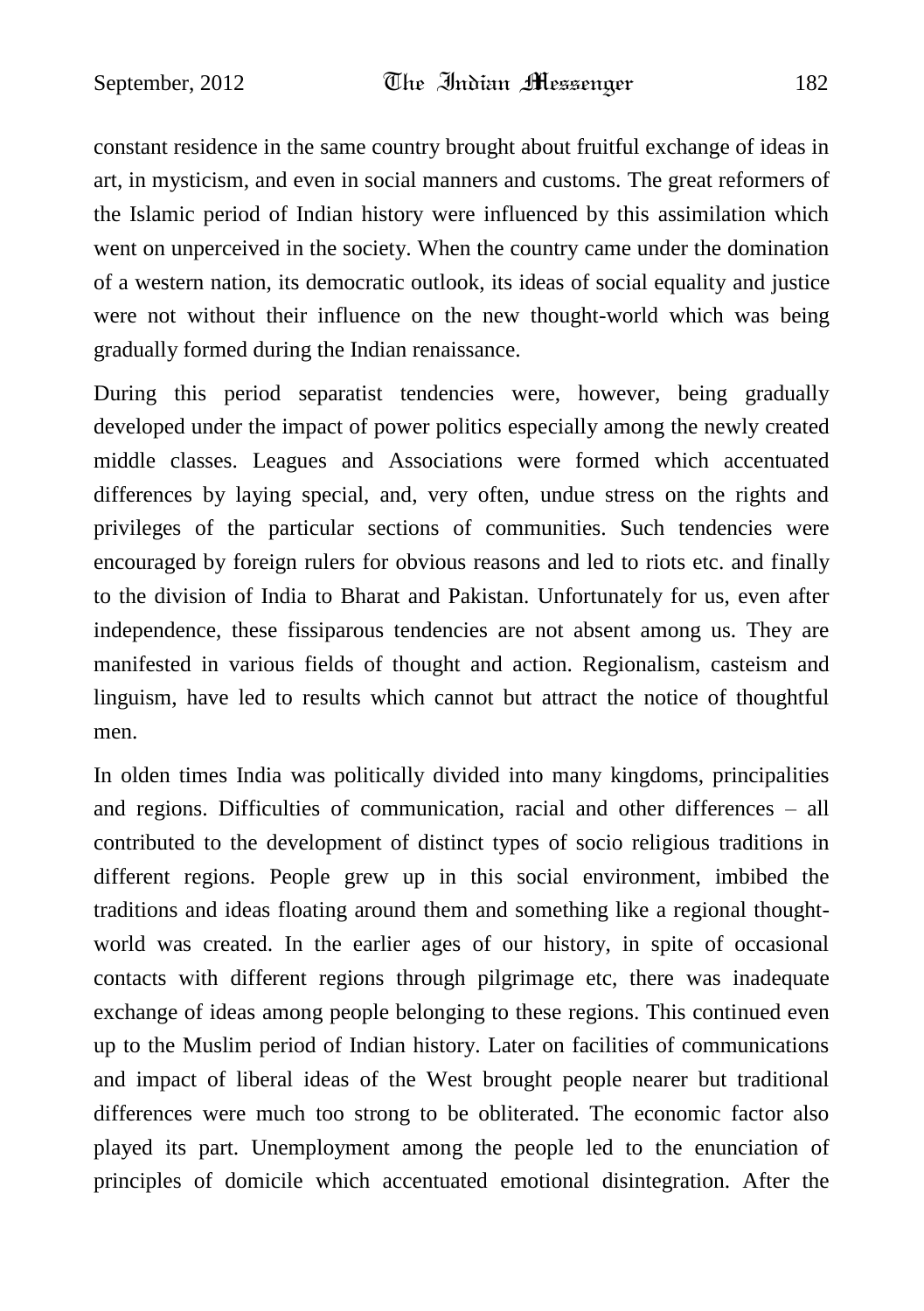advent of independence, when the economic regeneration of the country engaged the attention of people, disparities and inequality of economic growth in the different states become responsible for inter state rivalry and consequent strengthening of the regional outlook.

The cast system is the result of various complex forces-foreign tribes and original inhabitants assimilated into Indian society, occupational sections combined into socio economic units, the old superstructure of the Aryan society, - all contributed their share to its development. In the earlier ages of our history each caste might have its panchayet system to regulate its life., but the social structure being based on a status there was little of that rivalry among castes as found at present. In modern times, the development of industries, democratic ideals of life and gradual evolution of a society based not on status but on economic factors have changed the situation. Yearning for higher status and economic position, the psychology of fear and a sense of urgent need of self protection, resentment against social justice – all strengthened separatist tendencies. The situation is such that even the Congress, the strongest political party of India, has to take into consideration the predominance of particular castes in constituencies when it chooses candidates for election. Insatiable greed, the craze for self glorification and the exploitation of caste sentiments by the avaricious and the unscrupulous, have created a situation which might lead to social disintegration unless the leaders are alert.

Language is the vehicles for ideals and aspiration of a community and, as such exerts great influence on the people of a particular region. During the Moslem period regional languages in India were developed by the preaching of saints and reformers. With the development of literature, during the period of British rule in India when there was an intellectual ferment in different regions of country, people gradually became attached to the regional languages. the nationalistic revolt against foreign rule, renewed interest in the past and glorification, sometimes unreasonable, of customs and traditions prevalent in the country led to changed outlook which strengthened people"s attachment to their own language – a fact which has been recognized even by the framers of our constitution. The agitation for linguistic units as states has also contributed its share to the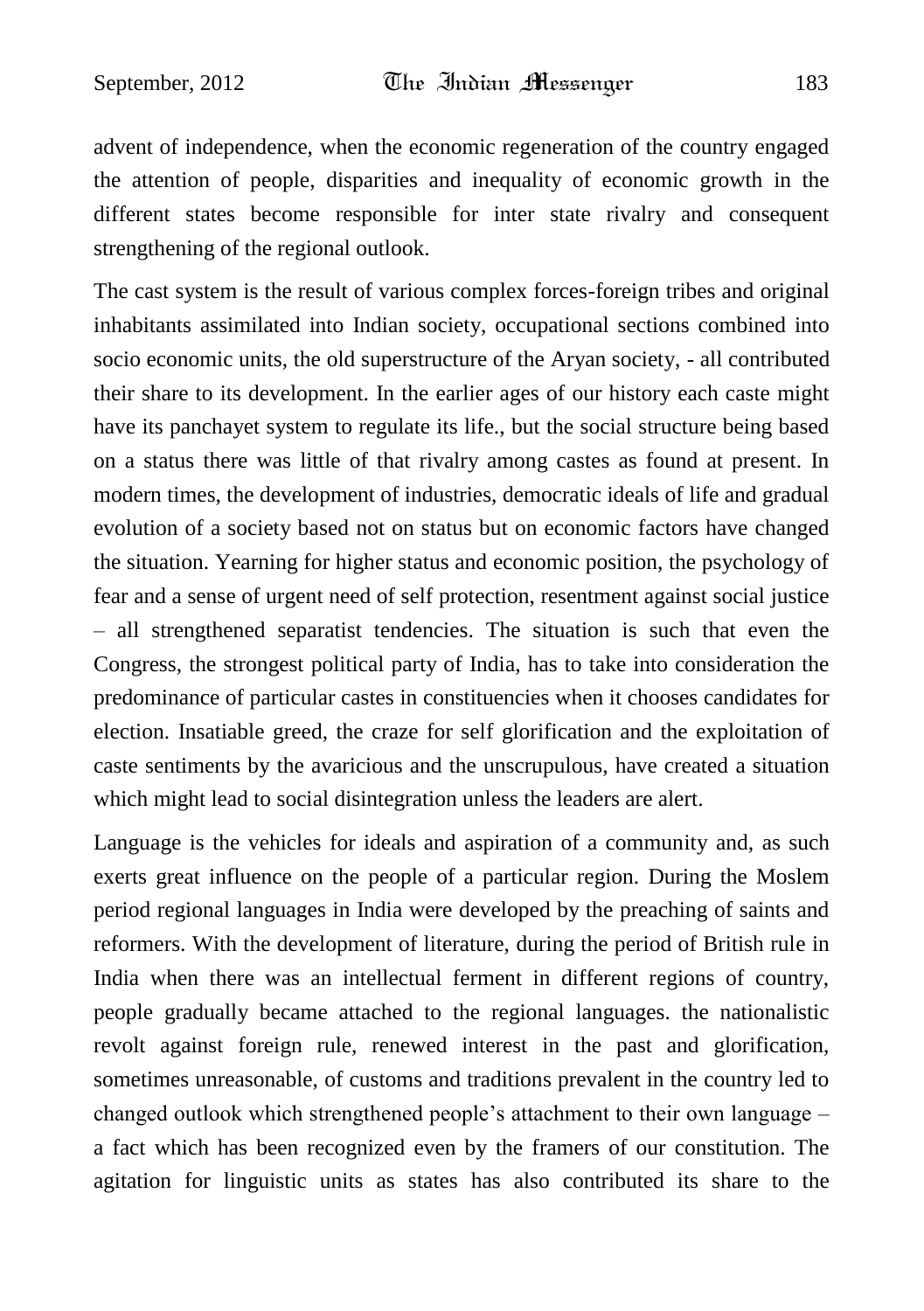strengthening of this tendency. During the period of British supremacy, English, the only language of intercommunication among the different regions of the country acted as an integrating force by bringing the leaders of thought into the national organization liker Congress and the Science Congress. It was however felt hat the ideals and aspirations of people are better expressed in their own language.

Integration in the field of language was sought to be achieved by the adoption of Hindi as the instrument of communication among the different states. The over anxiety of the supporters of Hindi to make it the national language of India led to serious repercussion throughout the country and strengthened the tendency towards making the regional languages rival to Hindi. This over emphasis on regional languages has led to serious consequences like language riots in some states and, if carried to its logical extreme, will make interstate communication difficult, if not impossible. Integration can be achieved only by inter communication of ideas among the people of different regions, and the absence of such inter communication will lead to undesirable results. The strong reaction among the mind of the people of southern and even eastern India make it very difficult for Hindi to become the national language of India; and if English, which has so long served as language of intercommunication, be permanently discarded it will lead not only to deterioration in the standard of education but also will make India insular in its outlook by shutting out all movements for new ideas in the other parts of the world. This is a situation which needs careful consideration from leaders of thought in the country.

It is needless to refer to the communal dissention which led to the partition of India and the lamentable results of that partition. This has been due entirely to our failure to recognize that essentially religion is one, namely , worship of the supreme being, and that it has taken its colouring from the environment in the midst of which it is developed. It is a remarkable fact that for centuries different communities had been living side by side in amity and it was the ambition and greed of the middle classes of each community which led to the intensification of communal hatred and communal passion. Of late, there has been discernable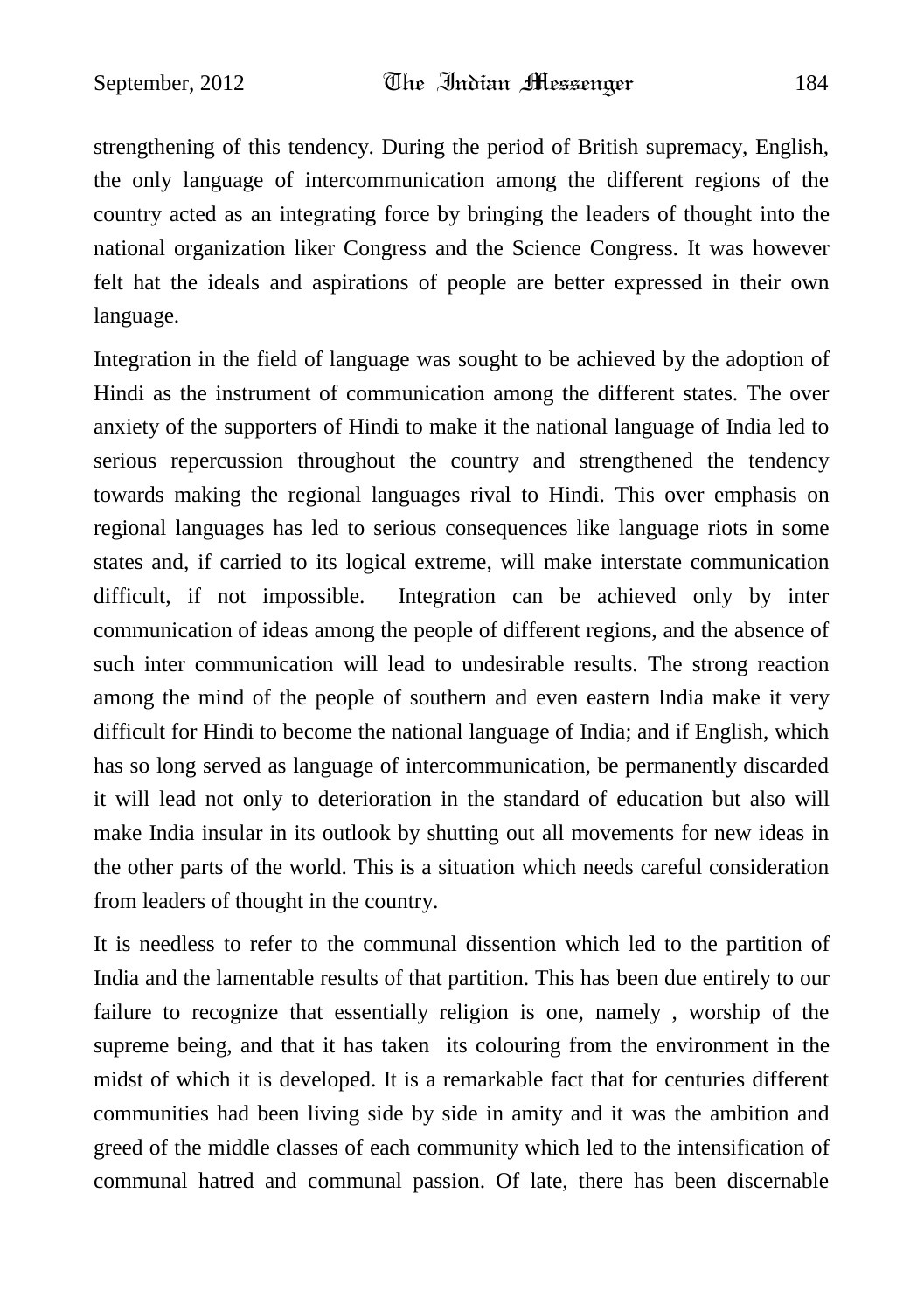disruptive forces based on wrong ideas of the rights and privileges of communities; and they have been encouraged by a tendency among the political leaders to placate communal leaders for gaining short lived advantages in the world of politics.

This being the situation in the country, national integration becomes imperative. We have to solve this problem; we must try to get as much light as possible from attempts by other nations to achieve national integration.

The United States of America has had to face this problem for almost the entire period of its history. People belonging to many countries and many nations migrate to America. For sometimes they form groups; but they have to learn the English language and get accustomed to the American way of life. Inter marriage among the different groups' leads to biological assimilation and the common background of socio economic ideals brings about a cultural integration which has stood even the shocks of war. The situation in India is more complex. The groups are grown too far apart for intermarriages and the common background of socioreligious ideals are breaking up under the stress of economic forces. The American way of national integration is consequently very difficult to adopt in India.

The USSR has sought to achieve national integration in a way altogether different. There is cultural autonomy through out its territories. Each national group not only retains its own traditions, literature, and customs but is also encouraged to develop the same. The integrated force that works in its vast domains is a strict conformity to communistic ideals in all matter, political, economic and social. In India, where the widest freedom of thought and expression is allowed and no distinctive philosophy of life is imposed on people, the integrated force of a common imposed ideology is absent, and consequently national integration is more difficult of attainment. It is also debatable whether regimentation of the human mind as envisaged in the USSR programme is conductive to progress.

In India, after independence rivalries among different states regarding schemes for economic development,, disputes about shares of expenses and benefits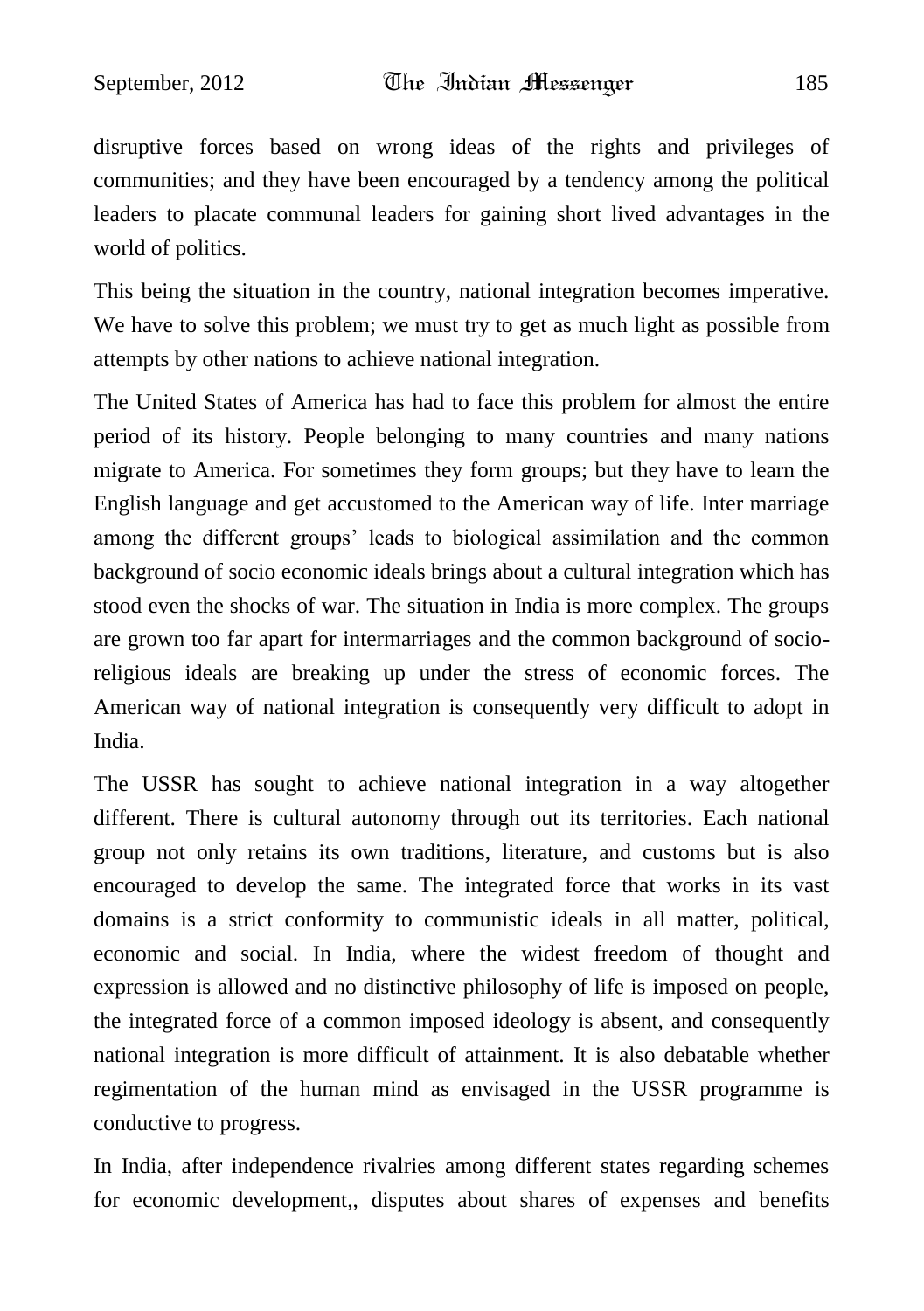derived from the common projects, and last but not the least, forcible imposition of languages on minorities led to an explosive situation which called for remedial measures. A chief ministers" conference was held and a committee was formed for recommending measures for attainment of emotional integration. The importance of the problem was thus recognized. Emphasis was laid on "the composite structure of Indian culture and the need to preserve unity in diversity by cherishing and respecting equally the various cultural strands which enrich the Indian civilization.

The importance of education in fostering national unity could not be minimized. "Education properly oriented can prove to be the greatest cohesive force in the country" it was further admitted that linguistic minorities are entitled to get instruction in their mother tongue at the primary stage of their education and that the effective steps should be taken to implement this principle not only in the letter, but also in spirit. Recommendations have, accordingly been made with regard to the medium of instruction. Primary education in the mother tongue; secondary and university education in the regional languages or in the mother tongue of the minorities under certain conditions ; Hindi or English as the medium of instruction in selected secondary schools ; the study of Hindi for " strengthening the link of inter state communication and of English not only as an important language but as the medium of communication with the world and a source of enrichment for all our languages" – these form the highlights of the interim report submitted by the committee as far as the problem of language is concerned.

#### **-** *Presented at the All India Session of the Brahmo conference in Bombay, 1962*

[To be continued in the next issue…]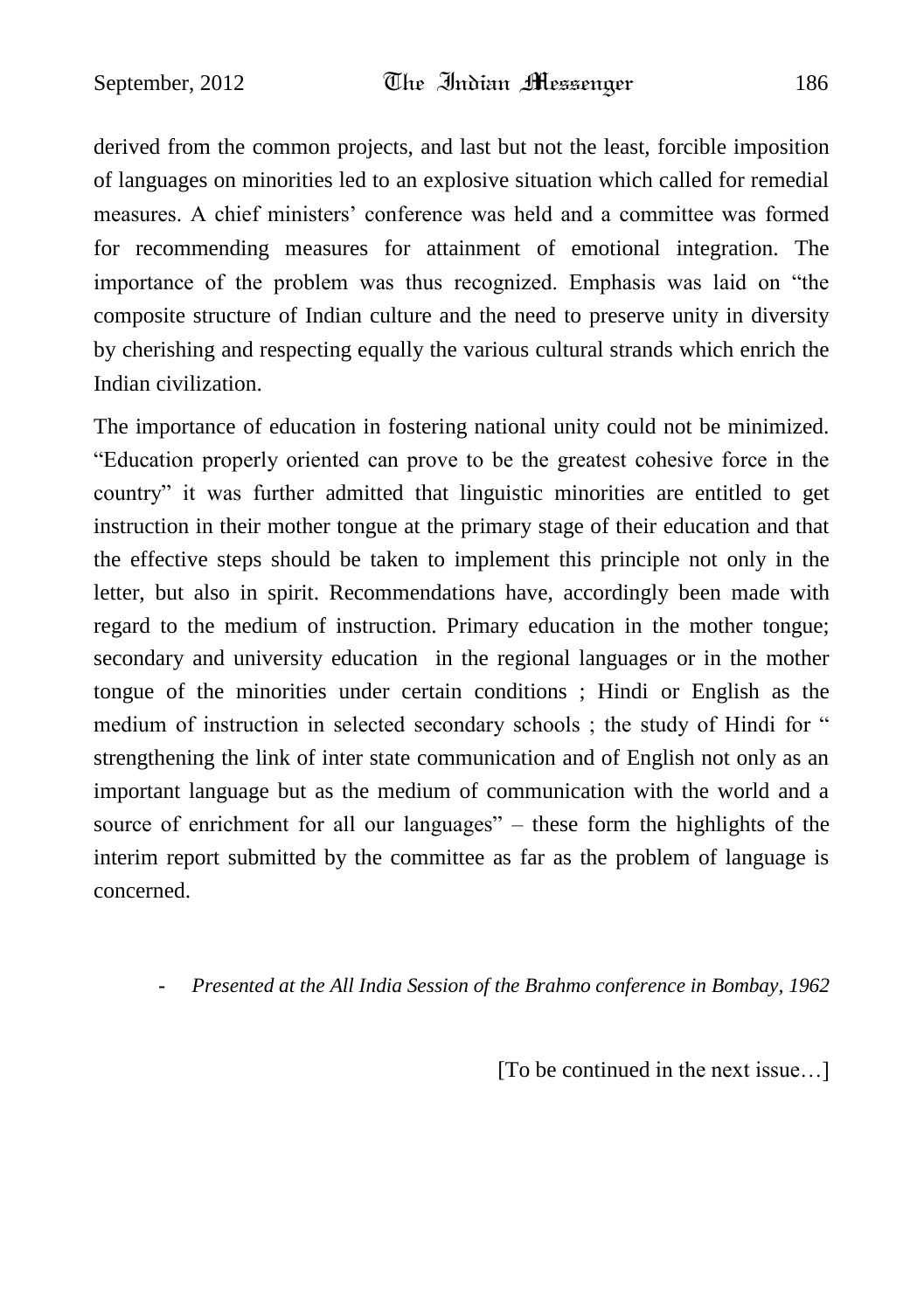## **ONE GOD AND FATHER**

Andre Bouvier

[ Continued from last issue…]

#### *III. God in All*

To make love the inspiring fire of our service, a continuous work, not a momentous and sporadic outburst of sentimental charity we have to practice the spirit of sacrifice. And sacrifice is the common bond of all religions. As Christians we still believe, with Soederblom, that Christ is not the sole, but the Unique; the historical Reavealer and the mystery of the Cross remain the highest expressions of human sacrifice and divine love. Otto has shown that the unicity of Christianity lies in the reconciliation with God. Troeltsch has insisted upon personal conviction, Heiler upon the sense of the Holy, and Tillich upon the princip of the unconditional, the mystical a priori. If I propose uniting the general Revelation of which all religions are holders, and the special Revelation of Christianity, the spirit of sacrifice, it is not as a theory, for we are not here to elaborate theorems, but as a common ground of faith and a practical toil for service. Roughly speaking, we see in the idea of sacrifice both the total devotion to God (Mysticism) and the total devotion to man (the ethical religions), and we hail the supremest truth in that spirit of sacrifice which claims that love is the highest form of true religion.

Brethren, will we be generous, liberal end faithful enough to acknowledge both the high value of Indian mysticism, which enables us in our Occidental consecration, to grasp the treasures of inward divine power in man Such is the meaning of God in all. That means within the depth of our hearts, not syncretism, which is treachery towards our own beliefs, not even the search of a common denominator, but, through love, the spiritual agreement of a common ideal ground, which I think, allows our meeting, our communion in the spirit, and our common Work fulfil the purpose of this conference, namely, sacrifice. This attitude, to me the deepest of the believer, for it is both total dedication and obedience to the God universal, includes also the sacrificium intellectus, the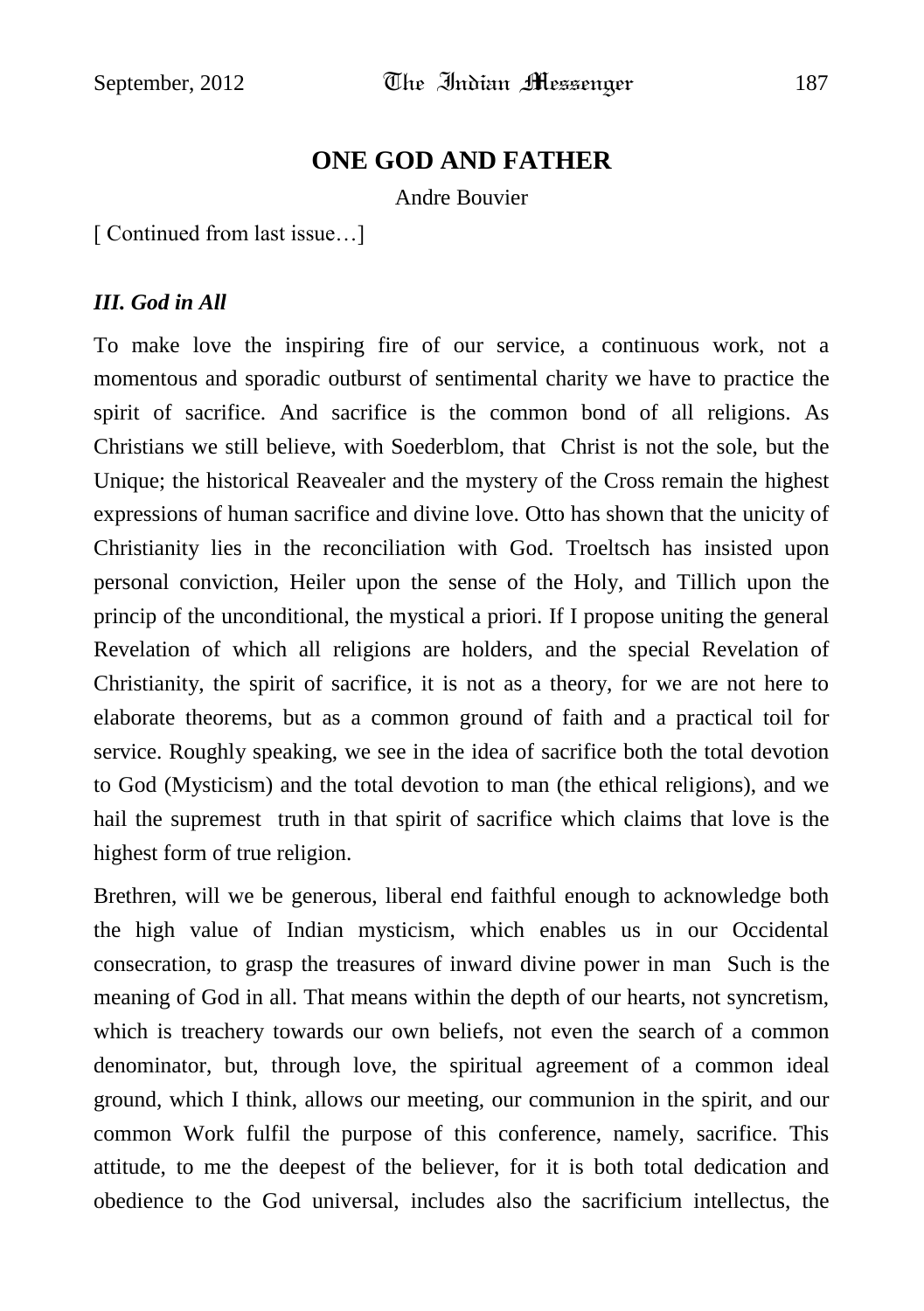sacrifice of our ideas, our doctrines, our formulas …. This should be easy for liberal believers, who know that truth outgrows and transcends every formulation. Sacrifice unites man with God, sacrifice unites man with men, Above justice, which we must pursue, but of which we know that it never will be ripened to perfection on this earth, sacrifice through love breaks the infernal circle of egoism misunderstanding and hate. Here is the place to listen to the sublime prayer attributed to Saint Francis:

O Lord, help me to seek

not so much to be consoled than to comfort, not so much to be understood than to understand, not so much to be loved than to love, for it is in giving that one receives, it is in dying that I one is born again to eternal life.

We are still more happy to meet Prof. Th. Siegfried, of Marburg, one of our great European liberal leaders, when he says that the dialogue between the highest creeds is only possible through most serious insight in the religion of the other mutual frankness and reciprocal respect, attitudes which are also created by the spirit of sacrifice. Otto has demonstrated that, on the field of comparative religion, we cannot reach an absolute; but this does not exclude conviction And here Siegfried joins, in speaking of a personal Absolute by which the true believer feels bound. If we think that spirit of sacrifice is the highest expression of religion whatsoever, we are ready to be obedient, together to the mutual call, because the spirit of sacrifice is also humility.

Brethren, at the beginning of this momentous session, which shall demonstrate that, united through faith, we will serve united, let us say with Van Der Leeuw.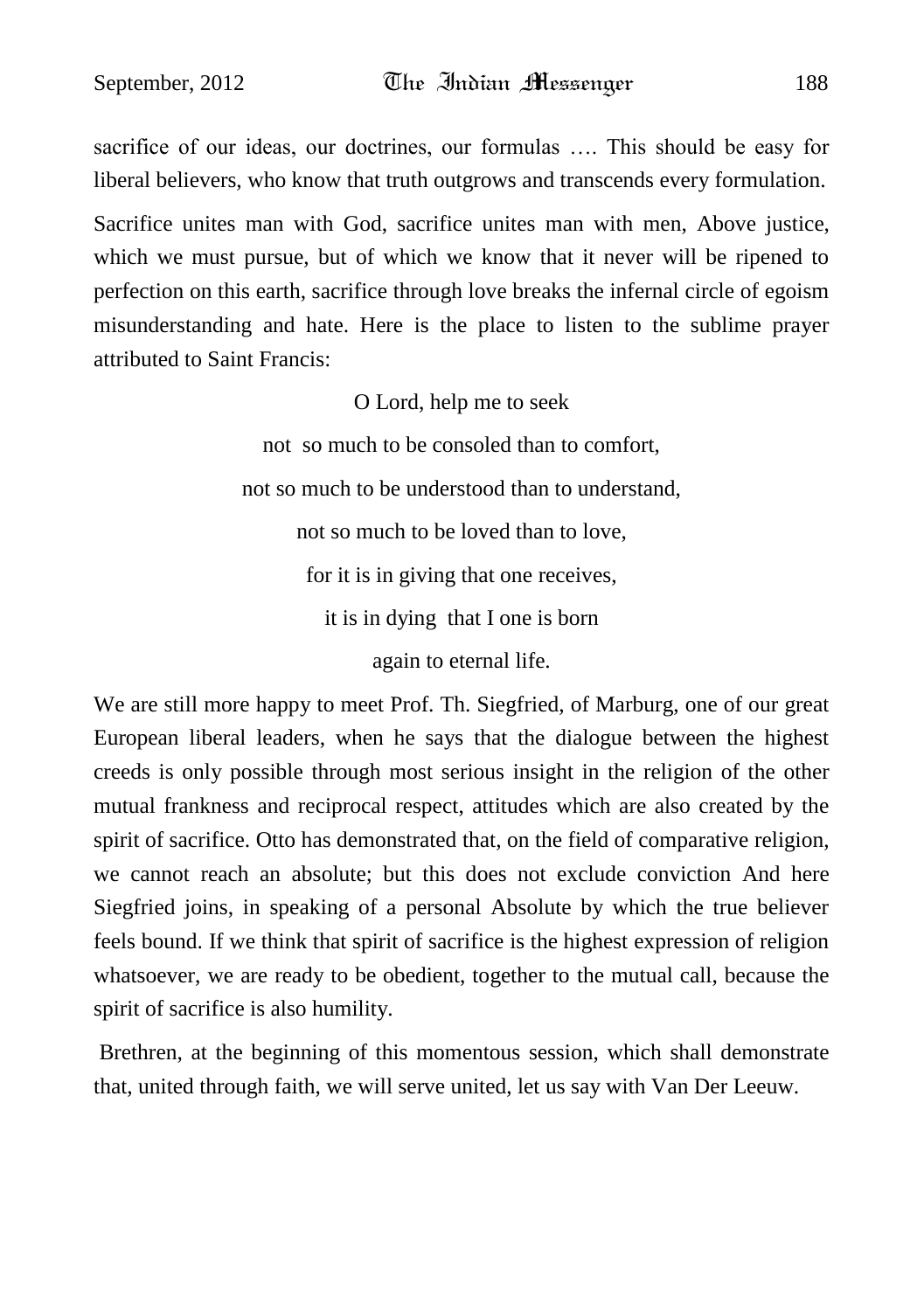Before God everything must be eternal,

Let us repeat with Goethe:

Whosoever who wants the Highest, must will the Whole.

Let us remember that there is a parable of the Prodigal Son both in the Lotus-Sutra and in the Gospel of St. Luke, the first, seven hundred years after the death of Buddha, We will hear also that the infinite is the Unknown, the Ineffable whom no words can enclose, as in the Japanese Buddhistic Zenreligion:

How could we seize the glimner of the moon in

the dancing water?

We know that in 1578, for the first parliament of religions, the emperoer of India, the Mughol Akbar, had erected the magnificent Tarda-Khana, or House of Discussion, one of the participants proclaimed:

"If you are Muslim, go and live with the Franks; if you are Brahmin, go with the schismatics; if you are Christian, become fellow of the Jews. Whatever be thy religion, make friendship with those who think unlike thyself. If you can join them deliberately, if you can hear then discuss without being irritated, thou hast reached liberty."

And let us receive anew this supreme and lapidar definition of Yahwe the One who is: I am the One who is:

God the Father of all, who is over all, among all and with all.

- Address delivered at the I.A.R.F. Congress at Chicago

## **Matrimonial**

A Brahmo young man (age 35), M.Sc., well established in life, working in a private company, coming from an academic family of Bidhan Nagar (Salt Lake city) wants a Bengali life partner (preferably working, age: 28 to 34 years). Interested person may contact through mobile: +919433485557 or email:ranjitbilas@gmail.com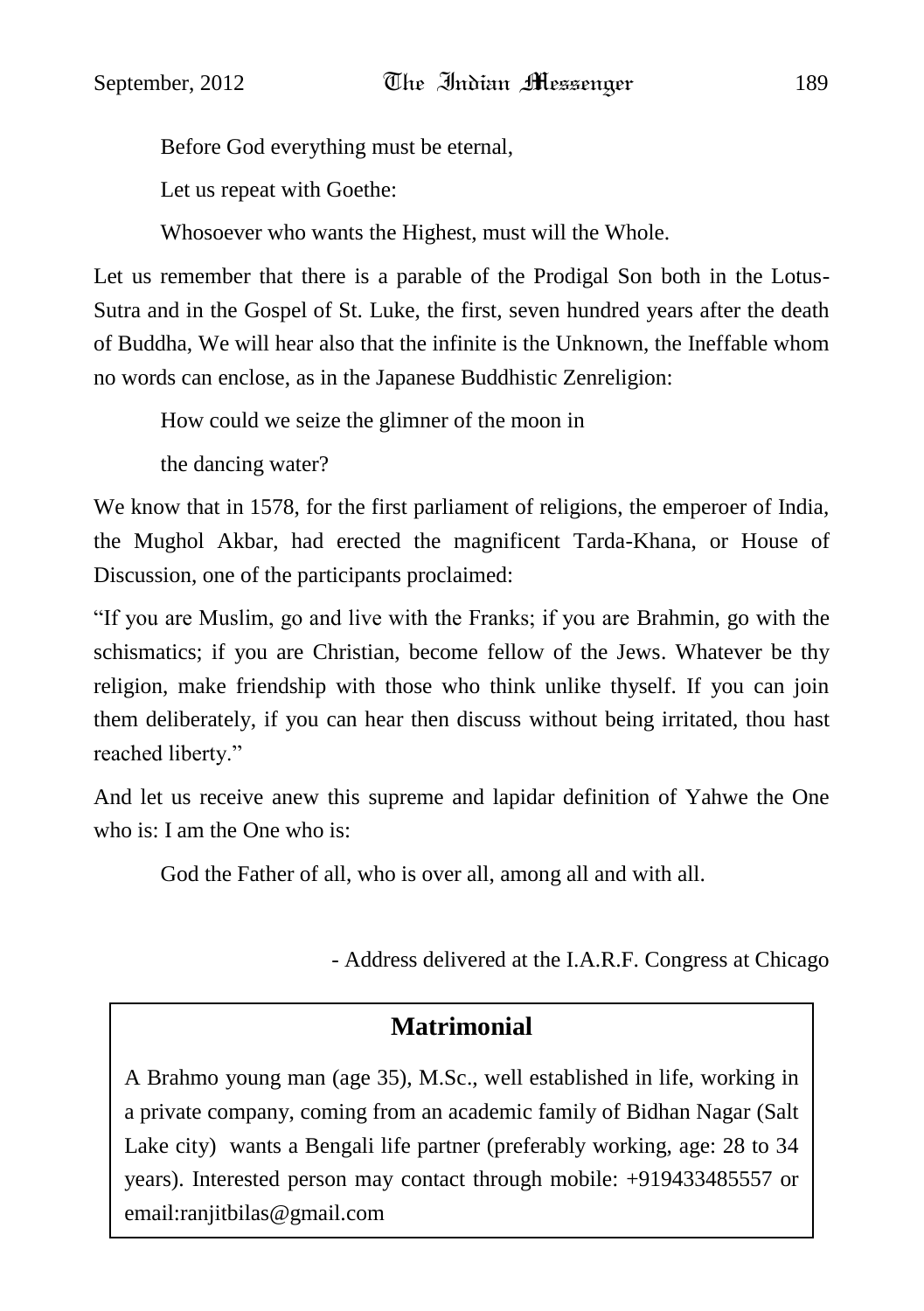## **Rajnarain Bose (1826 – 1899)**

The month of September, on the  $19<sup>th</sup>$  of which Rajnarain Bose was born and on the  $9<sup>th</sup>$  of which he departed this life, brings home to us, a midst other sacred memories, also the memory of this historic personality and sage of the Brahmo Samaj, whose father Nandakishore Bose was an ardent disciple of Raja Rammohun Roy. After a five years" course at the Hindu College under able teachers and amidst notable class-mates like Michael Madhusudan Dutta, Peary Churn Sircar, Jnanendra Mohun Tagore, Bhudeb Mukhopadhayay and others, Raj Narain grew up to be an erudite scholar. In 1846, he was drawn to the Brahmo Samaj movement which was then being nurtured and propagated by Devendra Nath Tagore and took up the English translation of the Upanishads at the instance of the latter. From 1848 to 1850, we find Raj Narain and Akshay Kumar Dutta, as a result of their discussions and controversies with that prince of Christian missionaries, Dr. Alexander Duff, discarding the hitherto prevalent non-fallibility of the Vedas as the basis of Brahmosim and accepting that of one"s self-intuition. They won over their elder Devendranath to their point of view and this marks a turning point in the history of the Brahmo Samaj. The best of the life of this devoted sage and scholar was spent at Midnapur as the Headmaster of the Zilla School there from 1851-1866 and he effected all round improvement there, not only in his own school but also in the fields of female education, temperance, religion and nationalism by founding a Girls" School resuscitating the life of the moribund Brahmo Samaj and by starting a Temperance Society and a Society for the propagation of national feeling there. His learned and inspiring sermons delivered from the pulpit of the Midnapur Brahmo Samaj created profound impression all over Bengal and it is a memorable fact that Brahmonanda Keshub Chunder Sen, in his youth, first felt attracted to the Brahmo Samaj by reading his sermons. He followed up his professions with practices and, in 1864 or 1865, he gave his eldest daughter in marriage according to Brahmo rites, to Dr. K.D. Ghose of which wedlock Sri Aurobindo was born. After retirement in 1866 on broken health, Rajnarain lived an active life at Calcutta till 1879 by writing treatises on religion, old memoirs and delivering impressive speeches by being a close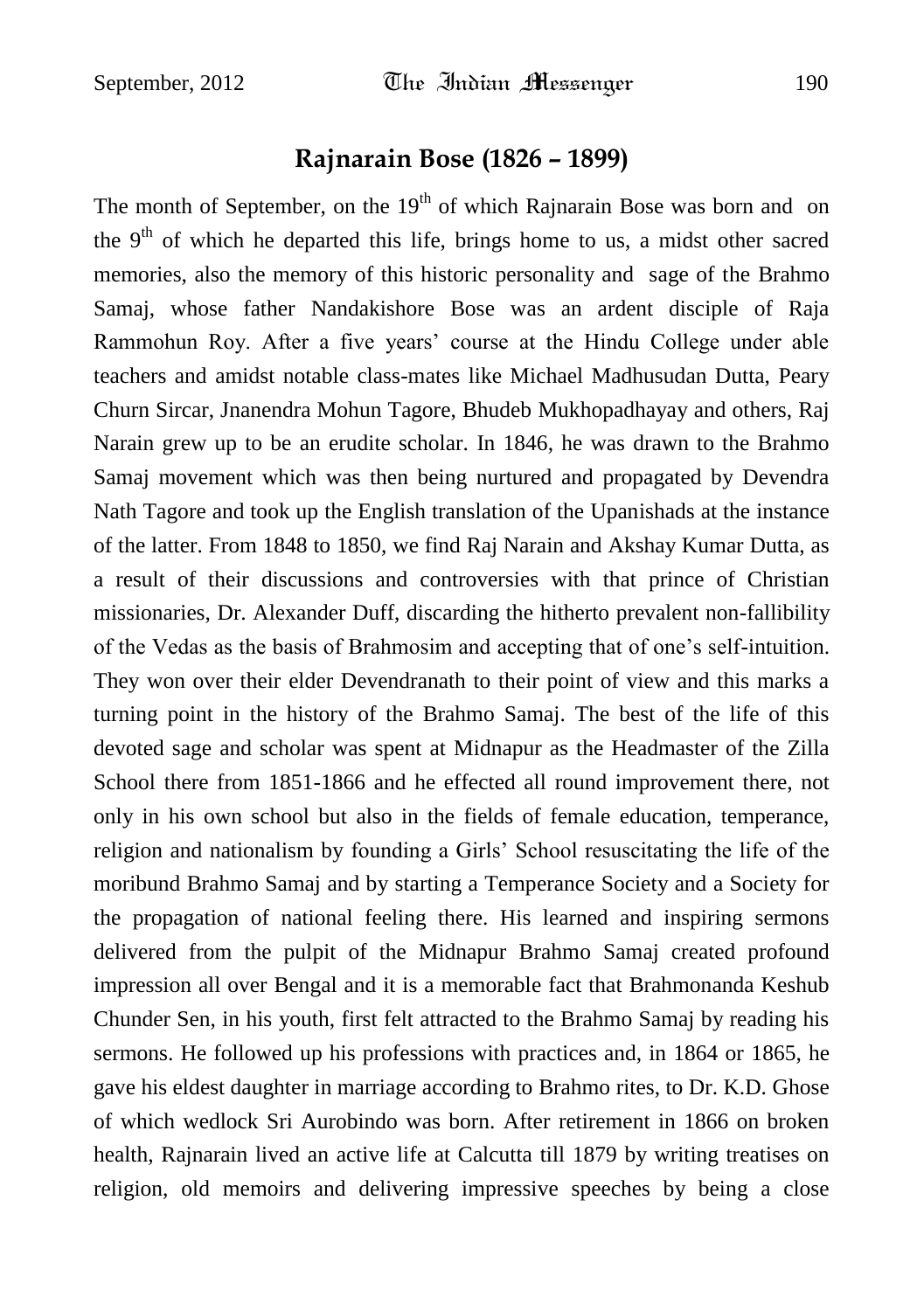associate of Maharshi Devendra Nath Tagore. Continued ill-health took this sage and seer to Baidyanath where he lived to the end of his days as the life and soul of the Brahmo Samaj there, earning universal esteem and regards. Even the orthodox pandas of the Baidyanath temple regarded him as the second Baidyanath. Such godliness comes to one who not only professes the worship of the Inflinite but follows his professions with practice. May our respect embolden our wavering spirit dancing to the tune of mock popularity.

J.K.B

## **NOTICE**

#### **SADHARAN BRAHMO SAMAJ Annual General Meeting to be held on 27/01/2013 Sunday at 6 P.M. Venue: Sadharan Brahmo Samaj Prayer Hall**

#### **AGENDA**

- 1. President"s speech under Rule 14.
- 2. Annual Report of the Sadharan Brahmo Samaj for 2011-2012
- 3. Audited Accounts of the Sadharan Brahmo Samaj for 2011-2012 (March, 2012)
- 4. Declaration of the results of the Election of the office bearers of the Sadharan Brahmo Samaj for 2012-2013
- 5. Declaration of the results of the Election of the members of the General Committee of Sadharan Brahmo Samaj for 2012-2013 (Kolkata & Mofussil)
- 6. Greetings
- 7. Appointment of Auditor for 2012-2013
- 8. Miscellaneous.

Members of the Sadharan Brahmo Samaj are requested to attend.

Date: 20.09.2012 Premomoy Das 211, Bidhan Sarani, Secretary

Kolkata - 700006 Sadharan Brahmo Samaj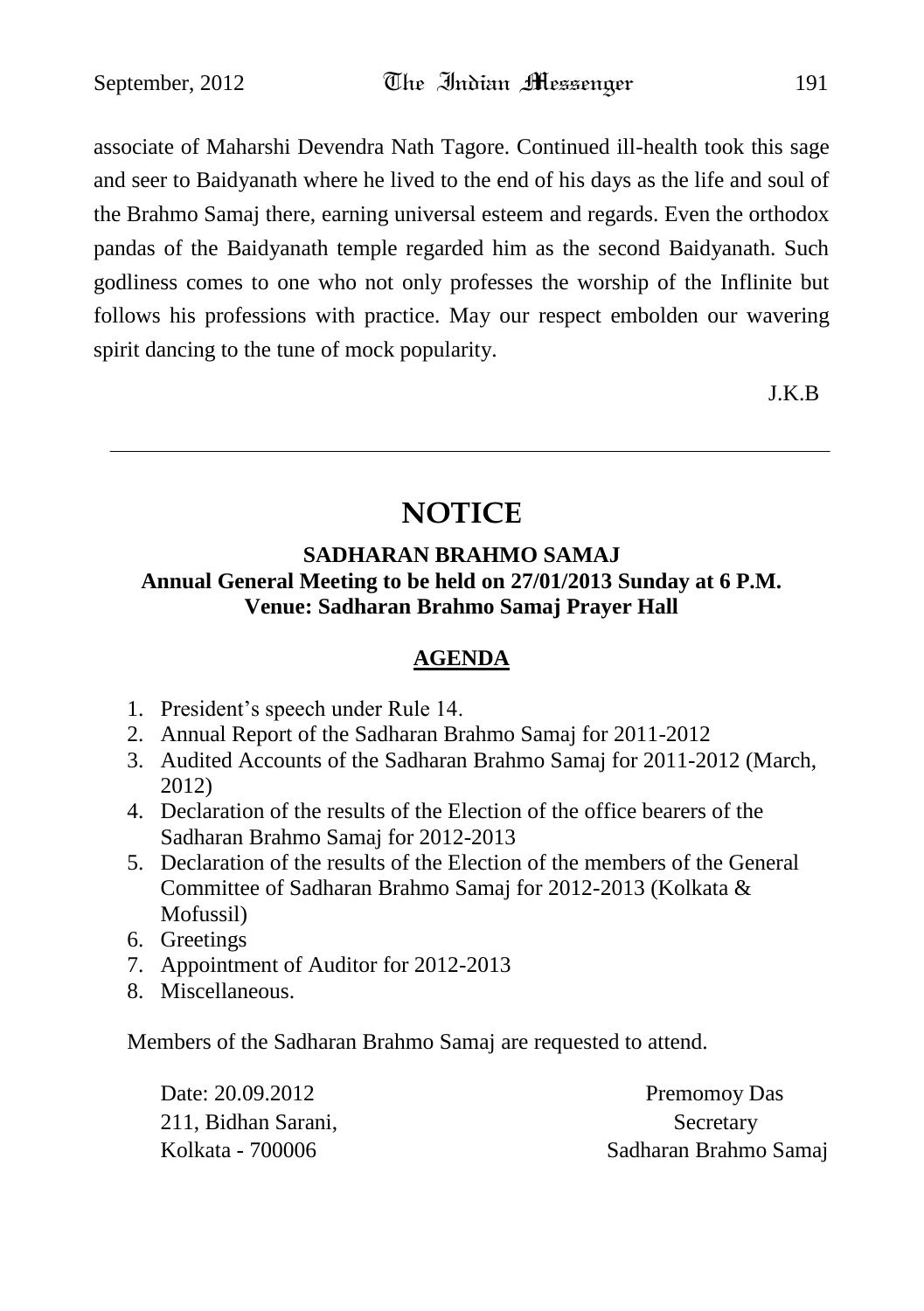## **NOTICE**

#### **SADHARAN BRAHMO SAMAJ**

## **General Committee Meeting 3rd Quarter**

The 3rd Quarterly general committee meeting of the Sadharan Brahmo Samaj for 2011-2012 will be held on Saturday 01/12/2012 at 5 PM in the prayer hall of the Samaj.

All general committee members are requested to attend.

Agenda:

- 1. Confirmation of proceedings
- 2. 3<sup>rd</sup> Quarterly report
- 3.  $3^{\text{rd}}$  Quarterly accounts
- 4. Miscellaneous

## **NOTICE**

### **SADHARAN BRAHMO SAMAJ**

### **General Committee Meeting 4 th Quarter**

The 4<sup>th</sup> Quarterly general committee meeting of the Sadharan Brahmo Samaj for 2011-2012 will be held on Saturday 01/12/2012 at 5.30 PM in the prayer hall of the Samaj.

All general committee members are requested to attend.

Agenda:

- 5. Confirmation of proceedings
- 6.  $4^{\text{th}}$  Quarterly report
- 7. 4<sup>th</sup> Quarterly accounts
- 8. Miscellaneous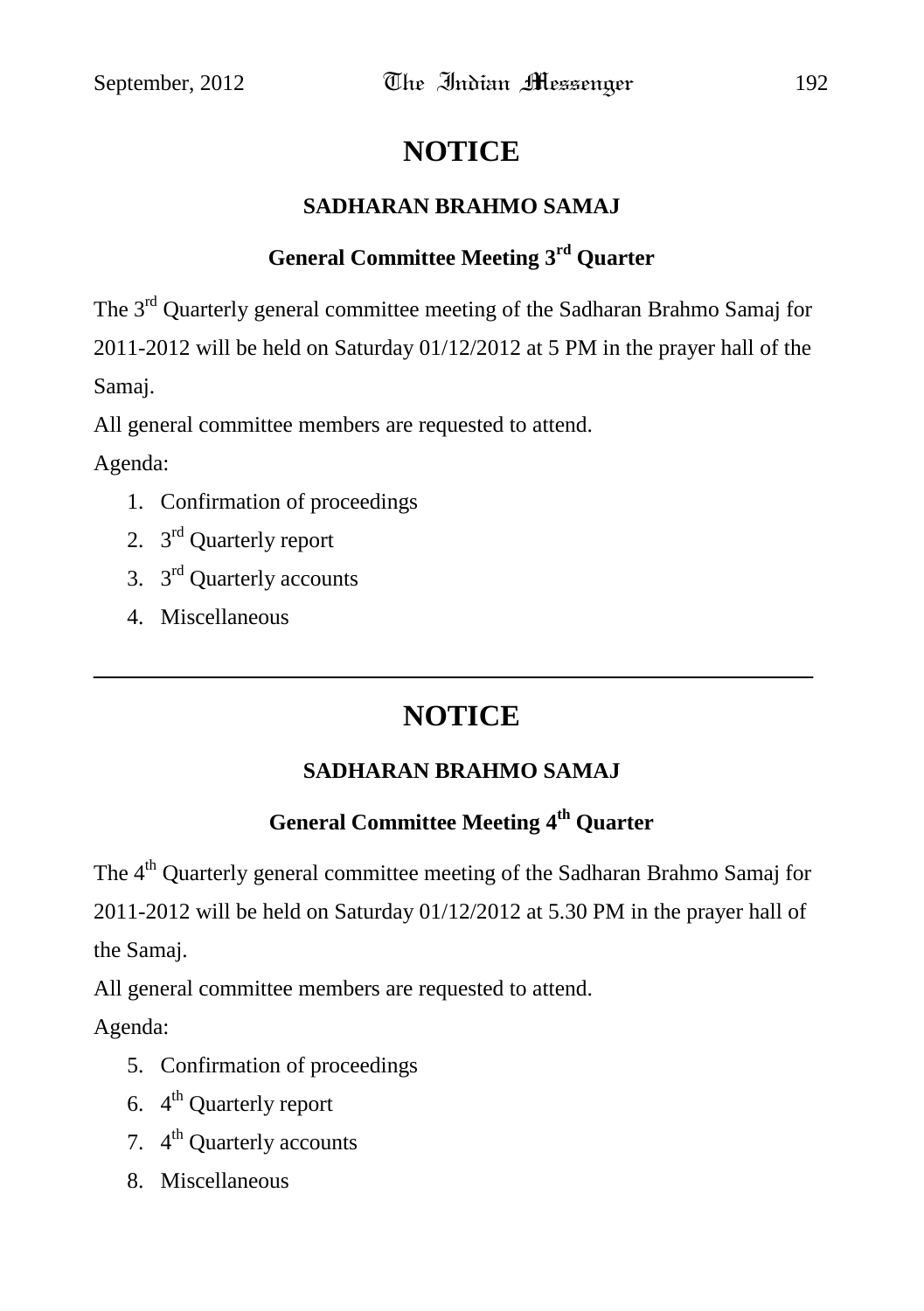## **NOTICE**

#### **SADHARAN BRAHMO SAMAJ Annual Election of Sadharan Brahmo Samaj: 2012 - 2013**

#### **(A) Election of Office-bearers:**

Nominations are invited for the under mentioned posts of the Sadharan Brahmo Samaj for 2012-2013 from amongst the valid members of the Sadharan Brahmo Samaj. The name for each post shall be duly proposed and seconded in writing by two valid members with their full addresses and with written consent from the candidate with his address. Eligible candidate must be at least 25 years of age and must posses the qualification of membership under rule 6 (Kha). Officebearers shall be resident of Kolkata or its neighborhood. All nominations must reach the Samaj Office within 5 p.m. on or before  $24<sup>th</sup>$  November, 2012. Names of valid candidates after scrutiny will be put up on the Samaj Notice Board on 01.12.2012 after 5 p.m. The last date for withdrawal of candidature will be 08.12.2012 by 5 p.m. after which date no withdrawal will be admissible.

#### Post of Office-bearers

| 1. President             |       | One                 |
|--------------------------|-------|---------------------|
| 2. Secretary             |       | <b>One</b>          |
| 3. Assistant Secretaries | $---$ | Not more than three |
| 4. Treasurer             |       | One                 |

#### **(B) Election of Members of General Committee for 2012-2013:**

Members of the Sadharan Brahmo Samaj willing to stand as candidate for election to the General Committee of the Sadharan Brahmo Samaj for 2012-2013 are requested to send their full names and addresses to the undersigned on or before 24.11.2012 within 5 p.m. at the Samaj Office. Candidates must be members of Sadharan Brahmo Samaj for at least three years, must have completed 25 years of age and possess the qualifications of members under rule 6 (Kha) under rule 20 read with Bye-law 2 as amended on 06.12.1969. Kolkata members should be residents of Kolkata postal zone and Howrah town. Names of valid candidates after scrutiny will be put up on the Sadharan Brahmo Samaj Notice Board on 01.12.2012 after 5 p.m. The last date for withdrawal of candidates will be 08.12.2012 by 5 p.m. after which date no withdrawal will be admissible.

211, Bidhan Sarani, Secretary Secretary

20.08.2012 Premomoy Das Kolkata - 700006 Sadharan Brahmo Samaj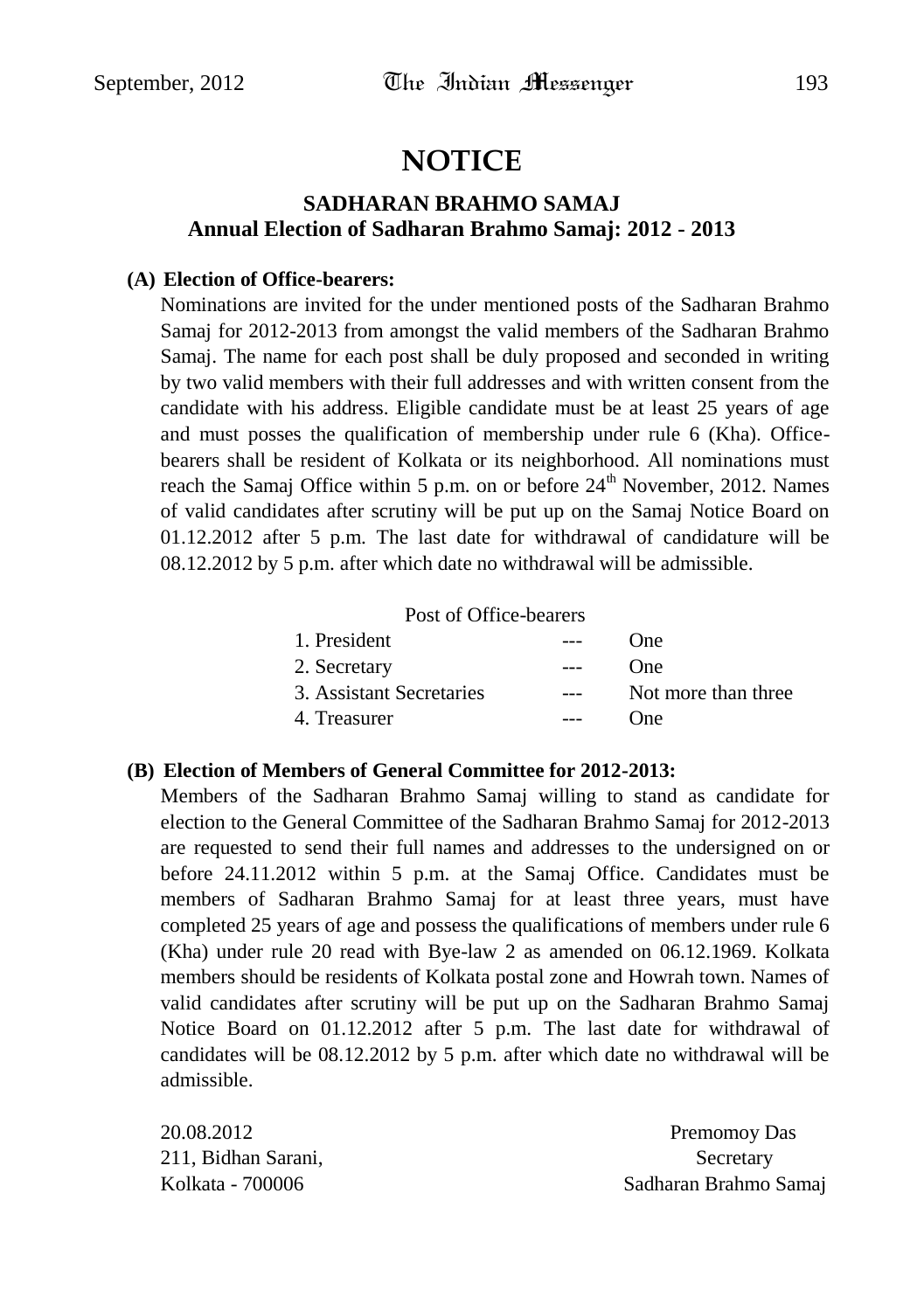## **Acknowledgement For the month of August 2012**

#### **Donation**

| DN/GL<br>No. | <b>Donor's Name</b>       | <b>Occasion</b>                                                                                                                           | <b>Purpose</b>        | <b>Amount</b><br>(Rs.) |
|--------------|---------------------------|-------------------------------------------------------------------------------------------------------------------------------------------|-----------------------|------------------------|
| $DN/a-659$   | Sm. Bina Das              |                                                                                                                                           | Mahila Bhavan<br>Fund | $200/-$                |
| $DN/a-660$   | Sm. Nandini Raha          | Sweets for<br>B.S.B.B boys<br>on the occasion<br>of 108 <sup>th</sup> birth<br>anniversary of<br>her father late<br>Hemendra Nath<br>Raha | Balya Bhavan<br>Fund  | $100/-$                |
| $DN/a-661$   | Sm. Rita Biswas           | On the occasion<br>of 6 <sup>th</sup> death<br>anniversary of<br>her husband<br>Late Adhip<br><b>Kumar Biswas</b>                         | Balya Bhavan<br>Fund  | $1,000/-$              |
| GL-670       | Sm. Sunanda<br>Chatterjee |                                                                                                                                           | <b>General Fund</b>   | $500/-$                |
| GL-685       | Sm. Rita Biswas           |                                                                                                                                           | <b>General Fund</b>   | $500/-$                |
| GL-686       | Sri Sanjib<br>Mukherjee   |                                                                                                                                           | Bhadrotsava           | $100/-$                |
| GL-688       | Sri Asish Kumar<br>Pain   |                                                                                                                                           | Bhadrotsava           | $200/-$                |
| GL-689       | Sm. Madhulika<br>Ghosh    |                                                                                                                                           | Bhadrotsava           | $500/-$                |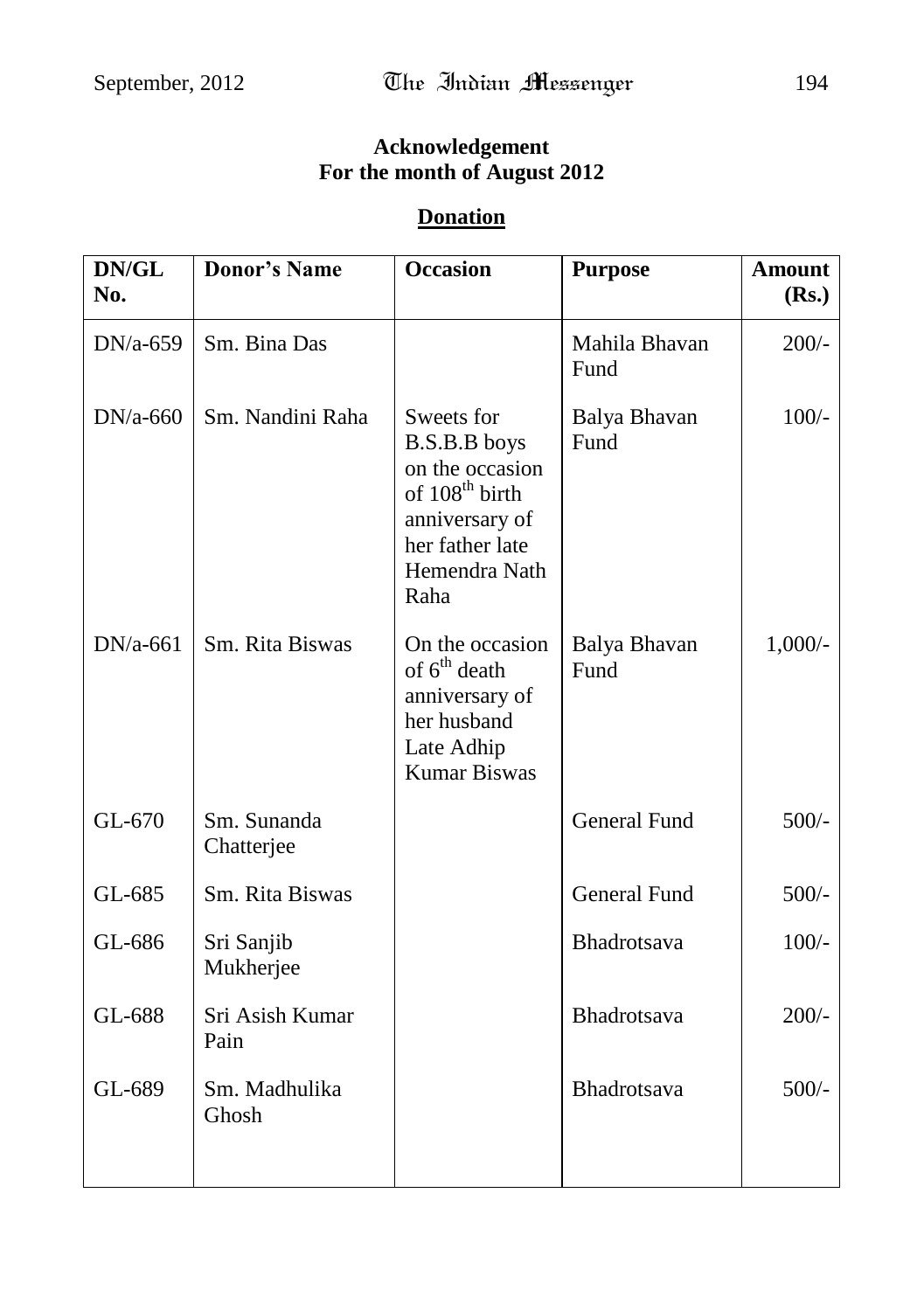#### **SUBSCRIPTION FORM**

|              |  |  | I/We wish to subscribe "The Indian Messenger" and agree to abide by your rules and |  |  |  |  |
|--------------|--|--|------------------------------------------------------------------------------------|--|--|--|--|
| regulations. |  |  |                                                                                    |  |  |  |  |

| Type of membership : Individual () / Institutional ()                            |
|----------------------------------------------------------------------------------|
| <b>Subscription period</b> : One Year () / Two Years ()                          |
| Type of Media : Print Copy () / Digital Copy ()                                  |
|                                                                                  |
|                                                                                  |
|                                                                                  |
| State:_________________________________Country:_________________________________ |
|                                                                                  |
|                                                                                  |
|                                                                                  |
|                                                                                  |
| DD/Cheque in favor of "Sadharan Brahmo Samaj" Payable at Kolkata                 |

| Signature:          | Date: | Seal |
|---------------------|-------|------|
| (For Institutions): |       |      |

**-------------------------------------------------** Cut Here **-------------------------------------------------**

| <b>Membership</b> |                   | One year (12 issues)                     | Two years (24 issues) |                     |  |  |
|-------------------|-------------------|------------------------------------------|-----------------------|---------------------|--|--|
|                   | <b>Print Copy</b> | <b>Digital Copy</b><br><b>Print Copy</b> |                       | <b>Digital Copy</b> |  |  |
| Individual        | Rs 200/-          | Rs. 100/-                                | Rs 360/-              | Rs. 180/-           |  |  |
|                   | & 10 US\$         | & 5 US\$                                 | & 20 US\$             | & 8 US\$            |  |  |
| Institutional     | Rs 240/-          | Rs. 100/-                                | Rs 440/-              | Rs. 180/-           |  |  |
|                   | & 10 US\$         | & 5 US\$                                 | & 20 US\$             | & 8 US\$            |  |  |

**Kindly correspond to** The Editor, The Indian Messenger Sadharan Brahmo Samaj 211, Bidhan Sarani, Kolkata – 700006, India

> **Telephone:** (+91) (33) 22412280 **Email:** brahmosamaj.sadharan@gmail.com **Website:** www.thesadharanbrahmosamaj.org

Please Note the above Subscriptions include the postal charges. For Institutional Subscribers 2 copies will be send to the same address. Digital copies will be sent to the registered email ID in PDF format.